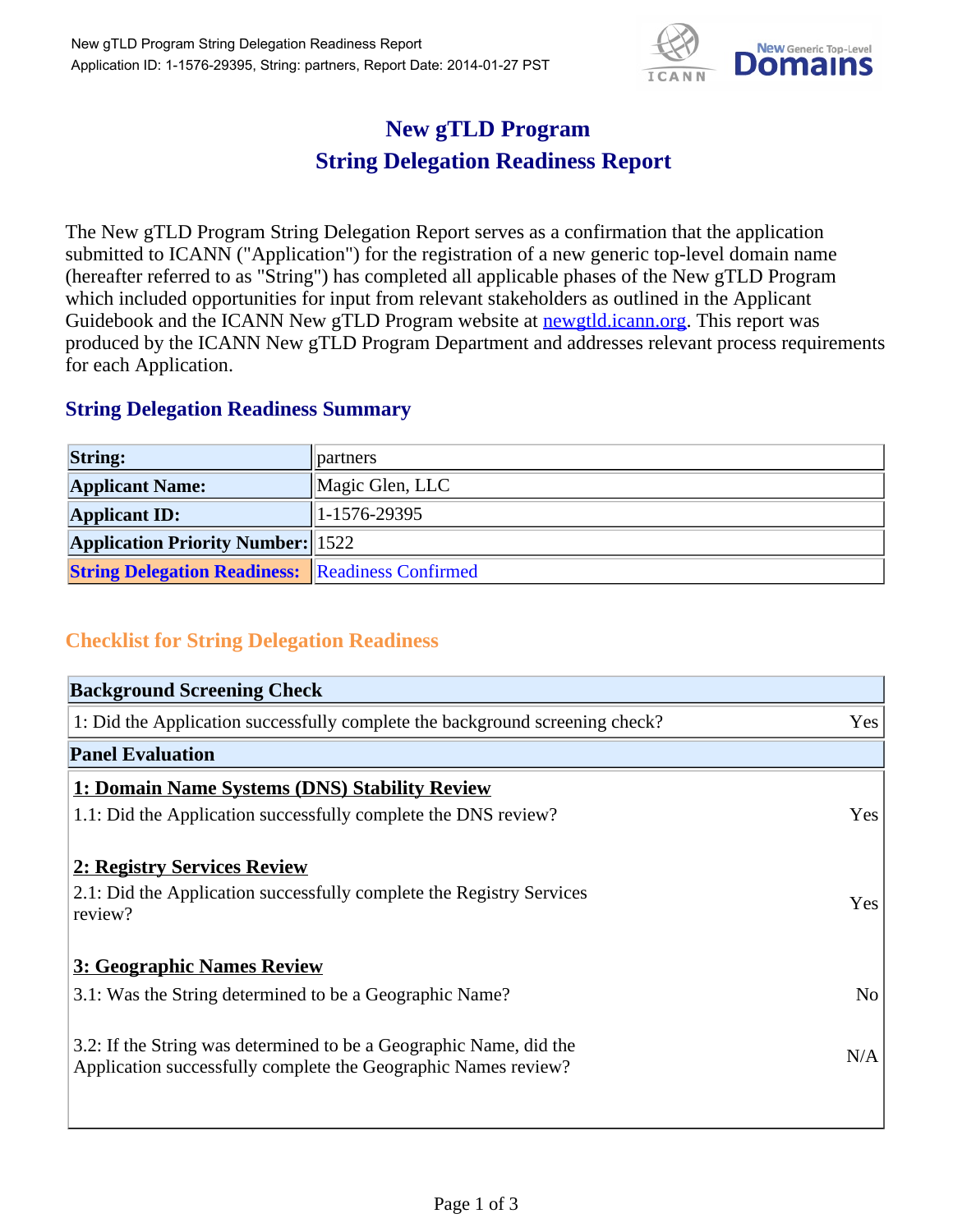

| <b>4: Financial Review</b><br>4.1: Did the Application successfully complete the Financial Capability<br>review?                                                                                                                                                                                                                                             | Yes |
|--------------------------------------------------------------------------------------------------------------------------------------------------------------------------------------------------------------------------------------------------------------------------------------------------------------------------------------------------------------|-----|
| <b>5: Technical Review</b><br>5.1: Did the Application successfully complete the Technical and<br><b>Operation Capability review?</b>                                                                                                                                                                                                                        | Yes |
| <b>6: String Similarity Review</b><br>$\vert$ 6.1: Was the Application determined to not be confusingly similar to other<br>applied for strings, including through String Confusion Objections?                                                                                                                                                              | Yes |
| 6.2: If the Application was determined to be confusingly similar to other<br>applied for strings, including through String Confusion Objections, did the<br>Application prevail in the string contention resolution process (CPE,<br>Auction, and/or Self-Resolution of String Contention via<br>withdrawal/termination of all other members in contention)? | N/A |

| <b>Public Comment Period</b>                                                                                                                                                                   |                |
|------------------------------------------------------------------------------------------------------------------------------------------------------------------------------------------------|----------------|
| 1: Was the public provided an opportunity to submit comments on the Application?                                                                                                               | Yes            |
| 2: Were comments for the Application considered by evaluation panels?                                                                                                                          | Yes            |
| <b>Objection Process</b>                                                                                                                                                                       |                |
| 1: Were objections filed against the Application?                                                                                                                                              | <b>No</b>      |
| 2: If objections were filed against the Application, did Applicant prevail in the dispute<br>resolution proceedings for all Legal Rights, Limited Public Interest and Community<br>Objections? | N/A            |
| Governmental Advisory Committee (GAC) Advice                                                                                                                                                   |                |
| 1: Did the GAC have an opportunity to provide advice for the Application?                                                                                                                      | Yes            |
| 2: Did the GAC provide consensus GAC advice that the String should not be approved by<br>the ICANN Board?                                                                                      | N <sub>o</sub> |
| 3: If the GAC provided consensus GAC advice to the ICANN Board, did the ICANN Board<br>(or New gTLD Program Committee) accept the GAC advice?                                                  | N/A            |
| <b>Accountability Mechanisms</b>                                                                                                                                                               |                |
| 1: Was the Application the subject of a complaint or review through one of ICANN's<br>accountability mechanisms (Reconsideration or Independent Review)?                                       | <b>No</b>      |
| 1.1: If yes, did the BGC, ICANN Board or New gTLD Program Committee determine that<br>the Application should not proceed to contracting?                                                       | N/A            |